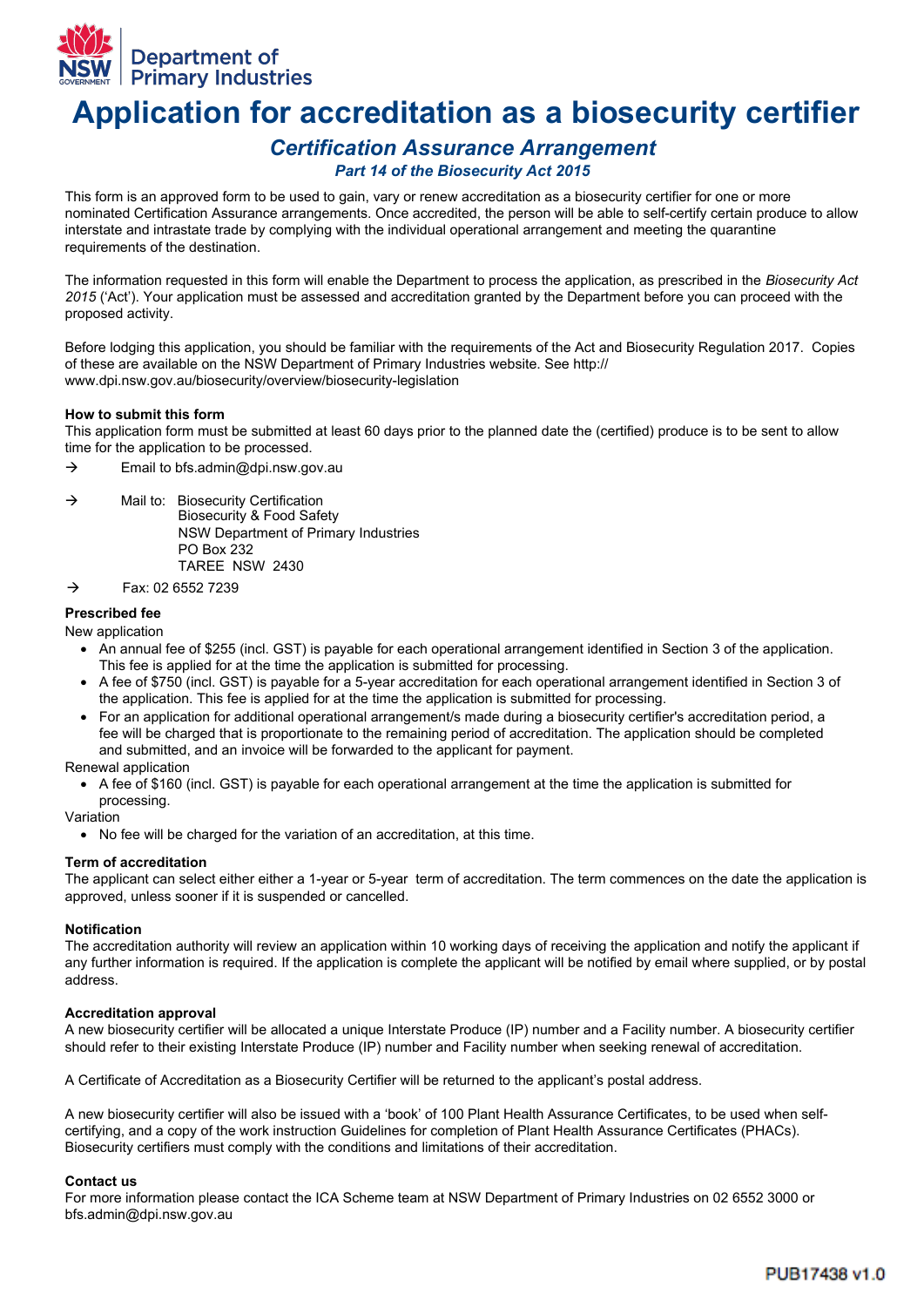

|   | <b>1. Type of application</b> (select one only)      |           |  |         |
|---|------------------------------------------------------|-----------|--|---------|
|   | New application                                      | Variation |  | Renewal |
|   | a) For variation or renewal, complete the following: |           |  |         |
|   | <b>Biosecurity Certifier Accreditation Number</b>    |           |  |         |
|   |                                                      |           |  |         |
|   | Interstate Produce Number (IP Number)                |           |  |         |
| N |                                                      |           |  |         |
|   | b) Purpose of variation (applies to variation only)  |           |  |         |
|   |                                                      |           |  |         |

## **2. Applicant details**

Complete (i) for individual / partnership details Complete (ii) for company / trust / association details

## (i) **- Individual / Partnership Business Structure** *(please tick appropriate box)*

| Individual                   | Partnership   |  |
|------------------------------|---------------|--|
| <b>Family Name</b>           | First Name(s) |  |
| <b>Family Name</b>           | First Name(s) |  |
| <b>Family Name</b>           | First Name(s) |  |
| <b>Family Name</b>           | First Name(s) |  |
| Trading Name (if applicable) |               |  |

I operate under a trading name, and have provided a copy of the Business Name Certificate issued either by Fair Trading NSW (if before 28/5/2012) or ASIC (if registered after 28/5/2012).

| <b>ABN</b>            |                                                                                                      |       |          |
|-----------------------|------------------------------------------------------------------------------------------------------|-------|----------|
| <b>Postal Address</b> |                                                                                                      |       |          |
| Town                  |                                                                                                      | State | Postcode |
| Phone                 |                                                                                                      | Fax   |          |
| Mobile                |                                                                                                      | Email |          |
|                       | Authorised contact details (if different to information provided above e.g. Manager, QA, Admin, etc) |       |          |
| Name                  |                                                                                                      |       |          |
| Position              |                                                                                                      |       |          |
| Phone                 |                                                                                                      | Fax   |          |
| Mobile                |                                                                                                      | Email |          |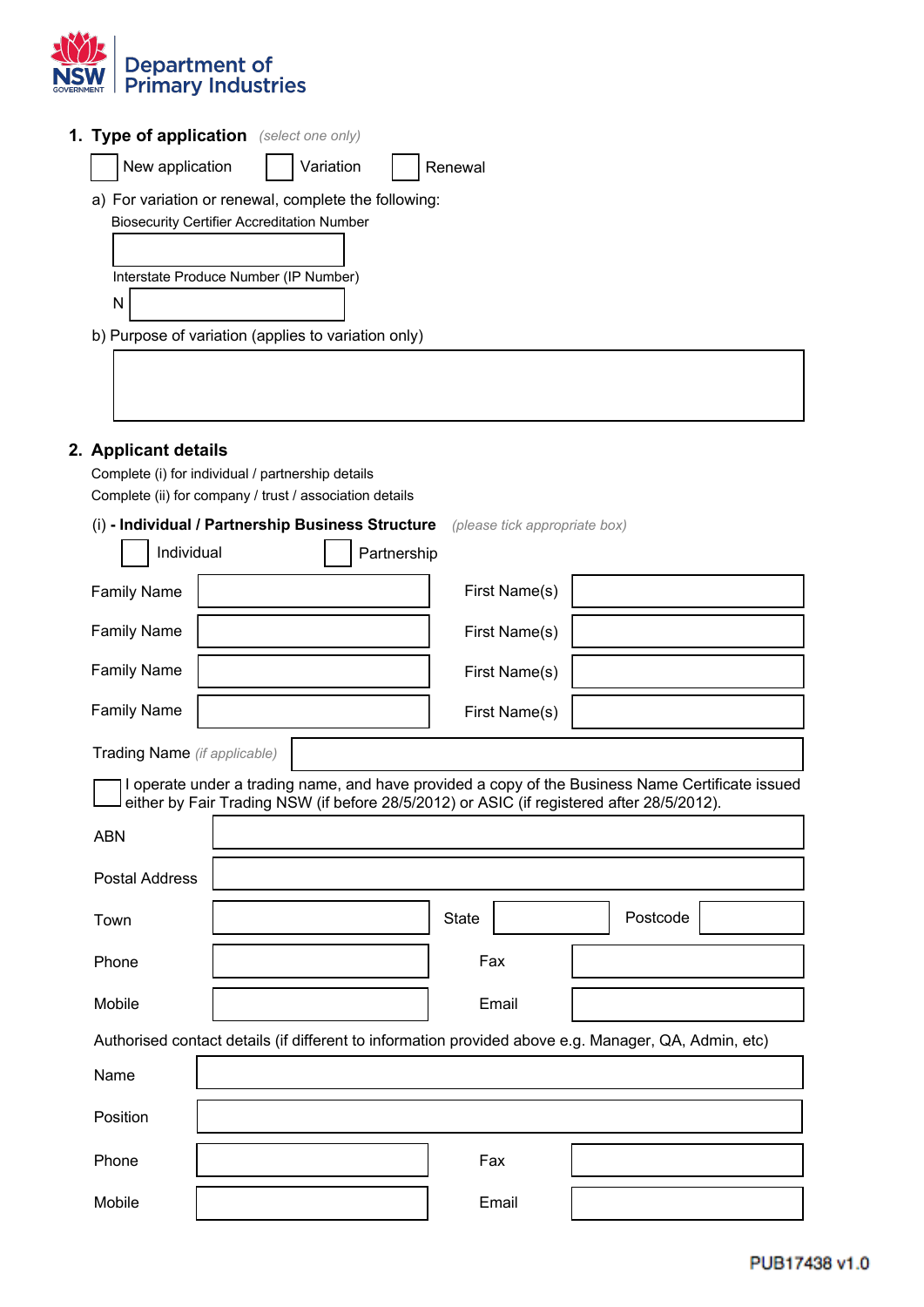

|                                                                                                               | (ii) - Company / Trust / Association Business Structure                                                                 |              | (please tick appropriate box)                                                                    |  |
|---------------------------------------------------------------------------------------------------------------|-------------------------------------------------------------------------------------------------------------------------|--------------|--------------------------------------------------------------------------------------------------|--|
| Company                                                                                                       | Trust<br>Association                                                                                                    | Other        |                                                                                                  |  |
| Company Name (if applicable)                                                                                  |                                                                                                                         |              |                                                                                                  |  |
|                                                                                                               | I am a company, and have provided a copy of full ASIC Company Statement (showing names<br>of public officers/directors) |              |                                                                                                  |  |
| <b>ACN</b>                                                                                                    |                                                                                                                         |              |                                                                                                  |  |
| Trust Name (if applicable)                                                                                    |                                                                                                                         |              |                                                                                                  |  |
|                                                                                                               | I am a trust, and have provided name(s) of nominated person(s) to receive correspondence.                               |              |                                                                                                  |  |
| <b>Association Name</b> (if applicable)                                                                       |                                                                                                                         |              |                                                                                                  |  |
|                                                                                                               | I am an association, and have provided a copy of the Certificate of Incorporation.                                      |              |                                                                                                  |  |
| Trading Name (if applicable)                                                                                  |                                                                                                                         |              |                                                                                                  |  |
|                                                                                                               | either by Fair Trading NSW (if before 28/5/2012) or ASIC (if registered after 28/5/2012).                               |              | I operate under a trading name, and have provided a copy of the Business Name Certificate issued |  |
| <b>ABN</b>                                                                                                    |                                                                                                                         |              |                                                                                                  |  |
| <b>Postal Address</b>                                                                                         |                                                                                                                         |              |                                                                                                  |  |
| Town                                                                                                          |                                                                                                                         | <b>State</b> | Postcode                                                                                         |  |
| Phone                                                                                                         |                                                                                                                         | Fax          |                                                                                                  |  |
| Mobile                                                                                                        |                                                                                                                         | Email        |                                                                                                  |  |
|                                                                                                               | Authorised contact details (if different to information provided above e.g. Manager, QA, Admin, etc)                    |              |                                                                                                  |  |
| Name                                                                                                          |                                                                                                                         |              |                                                                                                  |  |
| Position                                                                                                      |                                                                                                                         |              |                                                                                                  |  |
| Phone                                                                                                         |                                                                                                                         | Fax          |                                                                                                  |  |
| Mobile                                                                                                        |                                                                                                                         | Email        |                                                                                                  |  |
|                                                                                                               | <b>Preferred method of contact</b> (please tick appropriate box)                                                        |              |                                                                                                  |  |
| Email<br>Postal address<br>Any                                                                                |                                                                                                                         |              |                                                                                                  |  |
|                                                                                                               | <b>Accreditation history of applicant</b>                                                                               |              |                                                                                                  |  |
| Is/has the applicant been accredited in NSW or another jurisdiction for the movement of produce?<br>Yes<br>No |                                                                                                                         |              |                                                                                                  |  |
| If yes, provide the Interstate Produce (IP) Number and Facility number/s<br>N                                 |                                                                                                                         |              |                                                                                                  |  |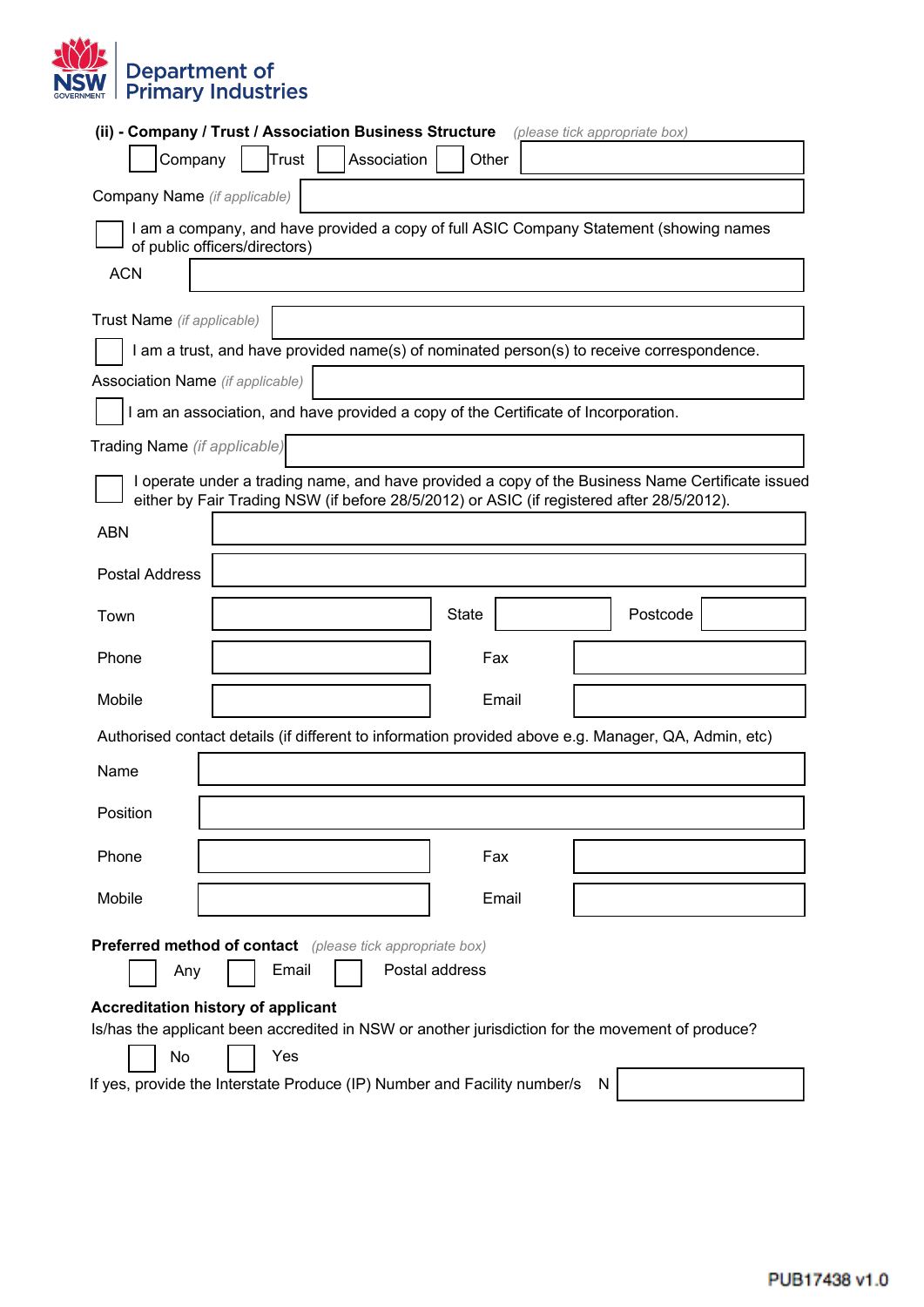

## **3. Operational Procedure and Facility Details**

a) Identify the Operational Procedure reuqested to be authorised under this accreditation application. If this application is for more than one Operational Procedure or more than one facility, please copy this page and complete each procedure/facility you are applying for.

The list of operational procedures can be found on NSW Department of Primary Industries website. See http://www.dpi.nsw.gov.au/biosecurity/ica

|                                                                                     | Title of operational procedure (provide full title) |                                                                                                                                 |
|-------------------------------------------------------------------------------------|-----------------------------------------------------|---------------------------------------------------------------------------------------------------------------------------------|
|                                                                                     |                                                     |                                                                                                                                 |
|                                                                                     |                                                     |                                                                                                                                 |
|                                                                                     |                                                     |                                                                                                                                 |
|                                                                                     |                                                     | Indicate the part/s of the operational procedure selected above for which accreditation is sought.                              |
|                                                                                     |                                                     | *if the Operational Procedure is documented in two or more parts, indicate the part or parts for which accreditation is sought. |
| Part A only                                                                         | Part B only                                         | Part A & B                                                                                                                      |
|                                                                                     |                                                     | Does the applicant intend to operate this operational procedure for more than 6 months of this accreditation year?              |
| No                                                                                  |                                                     | If NO, please specify period of time (e.g. September to December)                                                               |
|                                                                                     |                                                     |                                                                                                                                 |
| Yes                                                                                 |                                                     |                                                                                                                                 |
|                                                                                     |                                                     | b) Trading name of the facility (supply any business names used by the applicant on packages of certified items)                |
|                                                                                     |                                                     |                                                                                                                                 |
|                                                                                     |                                                     |                                                                                                                                 |
| c) Address of Facility                                                              |                                                     |                                                                                                                                 |
| Street address                                                                      |                                                     |                                                                                                                                 |
|                                                                                     |                                                     |                                                                                                                                 |
| Suburb/Town                                                                         | <b>State</b>                                        | Postcode<br>Fax                                                                                                                 |
|                                                                                     |                                                     |                                                                                                                                 |
| Phone                                                                               | Mobile                                              |                                                                                                                                 |
|                                                                                     |                                                     | Email                                                                                                                           |
|                                                                                     |                                                     |                                                                                                                                 |
|                                                                                     |                                                     |                                                                                                                                 |
|                                                                                     |                                                     |                                                                                                                                 |
| Lot                                                                                 | DP                                                  | Real Property Description(s) (RPD) (available from Rates Notice or Local Government Authority)                                  |
|                                                                                     |                                                     | Local Government Area (LGA)                                                                                                     |
|                                                                                     |                                                     |                                                                                                                                 |
|                                                                                     |                                                     |                                                                                                                                 |
|                                                                                     |                                                     |                                                                                                                                 |
|                                                                                     |                                                     |                                                                                                                                 |
|                                                                                     |                                                     |                                                                                                                                 |
|                                                                                     |                                                     |                                                                                                                                 |
| List the types of produce to be certified for this ICA Arrangement.<br>Produce type |                                                     | Produce type                                                                                                                    |
|                                                                                     |                                                     |                                                                                                                                 |
|                                                                                     |                                                     |                                                                                                                                 |
|                                                                                     |                                                     |                                                                                                                                 |
|                                                                                     |                                                     |                                                                                                                                 |
|                                                                                     |                                                     |                                                                                                                                 |
| d) Additional certification endorsements requested:                                 |                                                     |                                                                                                                                 |
| Pest                                                                                |                                                     | <b>Certification code</b>                                                                                                       |
| <b>Melon Thrips</b>                                                                 |                                                     | MTF01, MTF02, MTF04                                                                                                             |
| Potato cyst nematode                                                                |                                                     | PCN01, PCN02, PCN03, PCN04, PCN05, PCN06                                                                                        |
| Phylloxera                                                                          |                                                     | PHY01, PHY02                                                                                                                    |
| Soil sterilisation                                                                  |                                                     | NPM01, NPM02, NPM03, NPM04                                                                                                      |
| Spiralling Whitefly                                                                 |                                                     | SPW02                                                                                                                           |
| Garlic rust property freedom - cured                                                |                                                     | GRF01                                                                                                                           |
| Onion White Rot Property Freedom<br>Tomato Yellow Leaf Curl Virus Property Freedom  |                                                     | OWR01<br>TYLCV01                                                                                                                |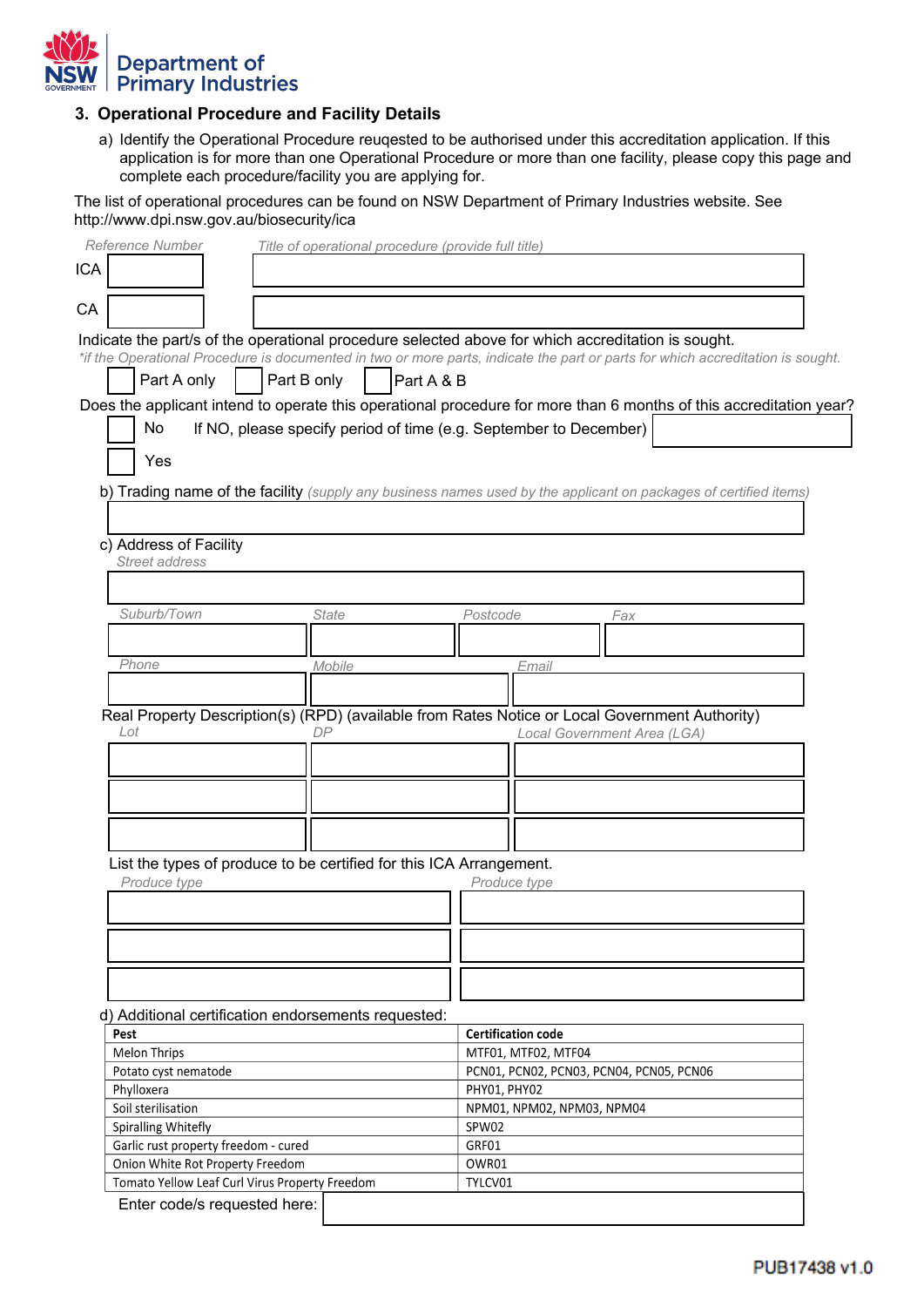

## **4. Responsible Personnel**

a) Persons identified to sign Plant Health Assurance Certificates (PHACs) on behalf of applicant (s204A Act) *Identified individuals*

| First name(s)                                                               | Last name                                                | Specimen signature                                                                                              |
|-----------------------------------------------------------------------------|----------------------------------------------------------|-----------------------------------------------------------------------------------------------------------------|
|                                                                             |                                                          |                                                                                                                 |
|                                                                             |                                                          |                                                                                                                 |
|                                                                             |                                                          |                                                                                                                 |
|                                                                             |                                                          |                                                                                                                 |
| b) Accreditation details                                                    |                                                          |                                                                                                                 |
| 2015, any supporting regulations, or an offence under any other Act or law? |                                                          | Has the applicant or any identified individual in 4a) been found guilty of an offence under the Biosecurity Act |
| <b>No</b>                                                                   | Yes (please provide details in the space provided below) |                                                                                                                 |
|                                                                             |                                                          |                                                                                                                 |
|                                                                             |                                                          |                                                                                                                 |
|                                                                             |                                                          | If additional space is required, please attach as separate pages and indicate the number of pages attached.     |
|                                                                             |                                                          | Has the applicant or any identified individual in 4a) ever been refused an accreditation under the Biosecurity  |
| Act 2015 or similar accreditation under any other Act or law?               |                                                          |                                                                                                                 |
| No.                                                                         | Yes (please provide details in the space provided below) |                                                                                                                 |
|                                                                             |                                                          |                                                                                                                 |
|                                                                             |                                                          |                                                                                                                 |
|                                                                             |                                                          | If additional space is required, please attach as separate pages and indicate the number of pages attached.     |
|                                                                             |                                                          |                                                                                                                 |
|                                                                             |                                                          | Has the applicant or any identified individual in 4a) ever held an accreditation under the Biosecurity Act 2015 |
|                                                                             |                                                          | or a similar accreditation under any other Act or law that was suspended or cancelled?                          |

*If additional space is required, please attach as separate pages and indicate the number of pages attached.*

### **5. Privacy Statement**

This information is collected by the collecting agency identified in this form in relation to its functions under the *Biosecurity Act 2015*. This agency/s and the NSW Department of Industry may use and disclose this information as reasonably necessary for the purpose of performing biosecurity risk functions under, or reasonably contemplated by, the *Biosecurity Act 2015*.

### **6. Declaration of a biosecurity certification accreditation**

The applicant agrees that all information contained in this application is true and correct and certify they are authorised to submit this form on behalf of this business.

| Full name                         | Signature                             | Date |
|-----------------------------------|---------------------------------------|------|
|                                   |                                       |      |
| Partner<br>Individual             | Company director<br>Company secretary |      |
| Sole director & company secretary |                                       |      |
| Full name                         | Signature                             | Date |
|                                   |                                       |      |
| Company director<br>Partner       | Company secretary                     |      |

Note: It is an offence under section 308 of the Biosecurity Act 2015 for a person to furnish information that the person knows to be false or misleading in a particular matter: in or in connection with an application under the Act, or in purported compliance with any requirement imposed by or under the Act.

The applicant may correct personal information by contacting ICA Records Management by phone on 02 6552 3000, email: bfs.admin@dpi.nswgov.au or mail PO Box 232, Taree NSW 2430.